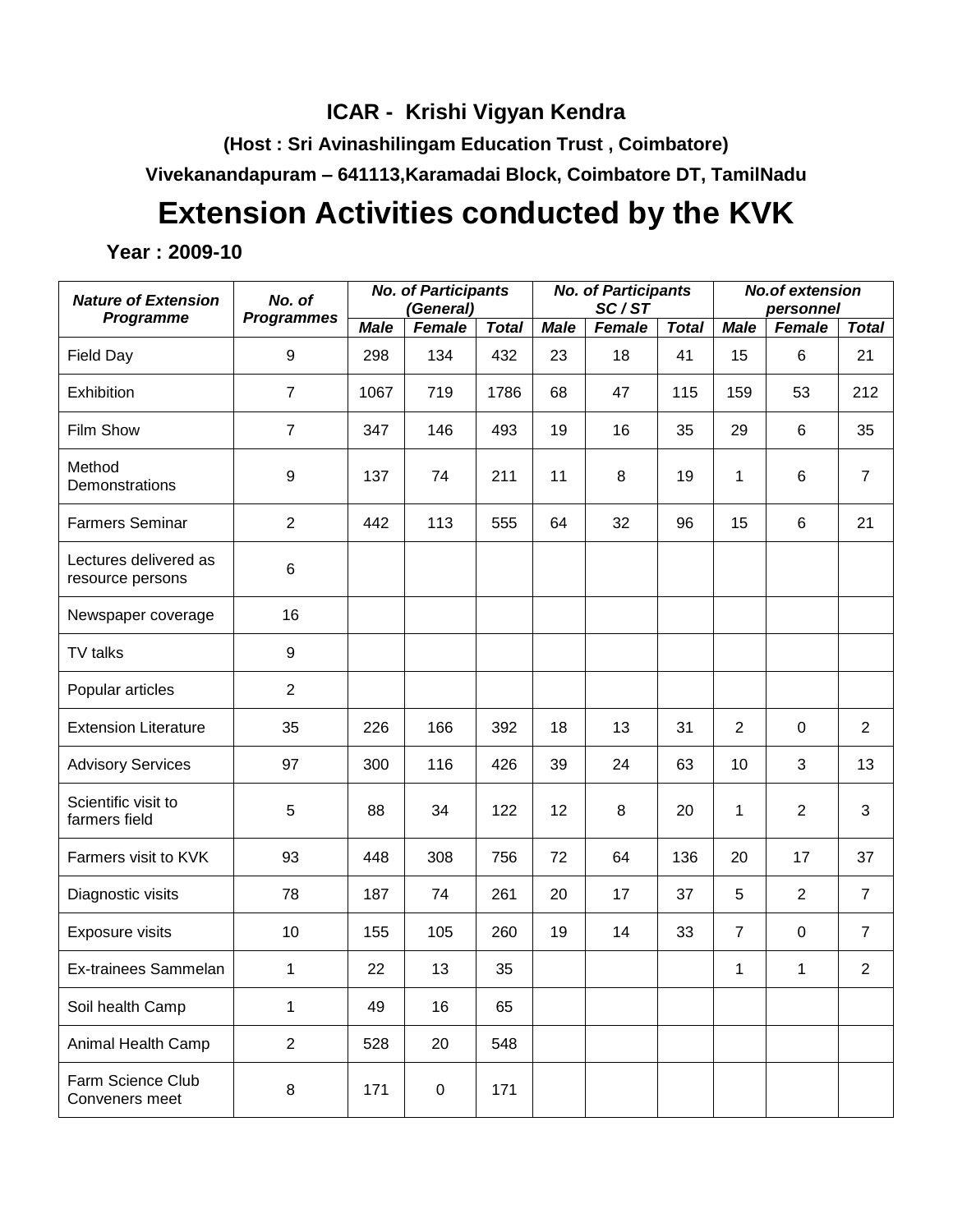| Self Help Group<br>Conveners meetings        | 38  | 16          | 624  | 640  |                |     |     | 3              | 12             | 15             |
|----------------------------------------------|-----|-------------|------|------|----------------|-----|-----|----------------|----------------|----------------|
| Celebration of world<br>breast feeding week  | 1   | 5           | 100  | 105  |                |     |     | $\overline{2}$ | $6\phantom{1}$ | 8              |
| Celebration of<br>International women day    | 1   | $\mathbf 0$ | 80   | 80   |                |     |     |                | 4              | $\overline{4}$ |
| Others (specify)                             |     |             |      |      |                |     |     |                |                |                |
| Celebration of world<br>Water day            | 1   | 36          | 18   | 54   | $\overline{2}$ | 3   | 5   | 6              | $\mathbf 0$    | $6\phantom{1}$ |
| Rabi Campaign and<br>Technology week<br>2009 | 1   | 1062        | 564  | 1626 | 123            | 104 | 227 | 157            | 47             | 204            |
| PRA exercise<br>conducted                    | 3   | 106         | 38   | 144  |                |     |     | 6              | $\mathbf 0$    | 6              |
| SHG credit link mela                         | 2   | 8           | 181  | 189  | $\mathbf 0$    | 24  | 24  | 5              | 1              | 6              |
| Joint Liability Group<br>meeting             | 19  | 43          | 138  | 181  |                |     |     | 23             | $\overline{7}$ | 30             |
| <b>Total</b>                                 | 463 | 5741        | 3781 | 9532 | 490            | 392 | 882 | 467            | 179            | 646            |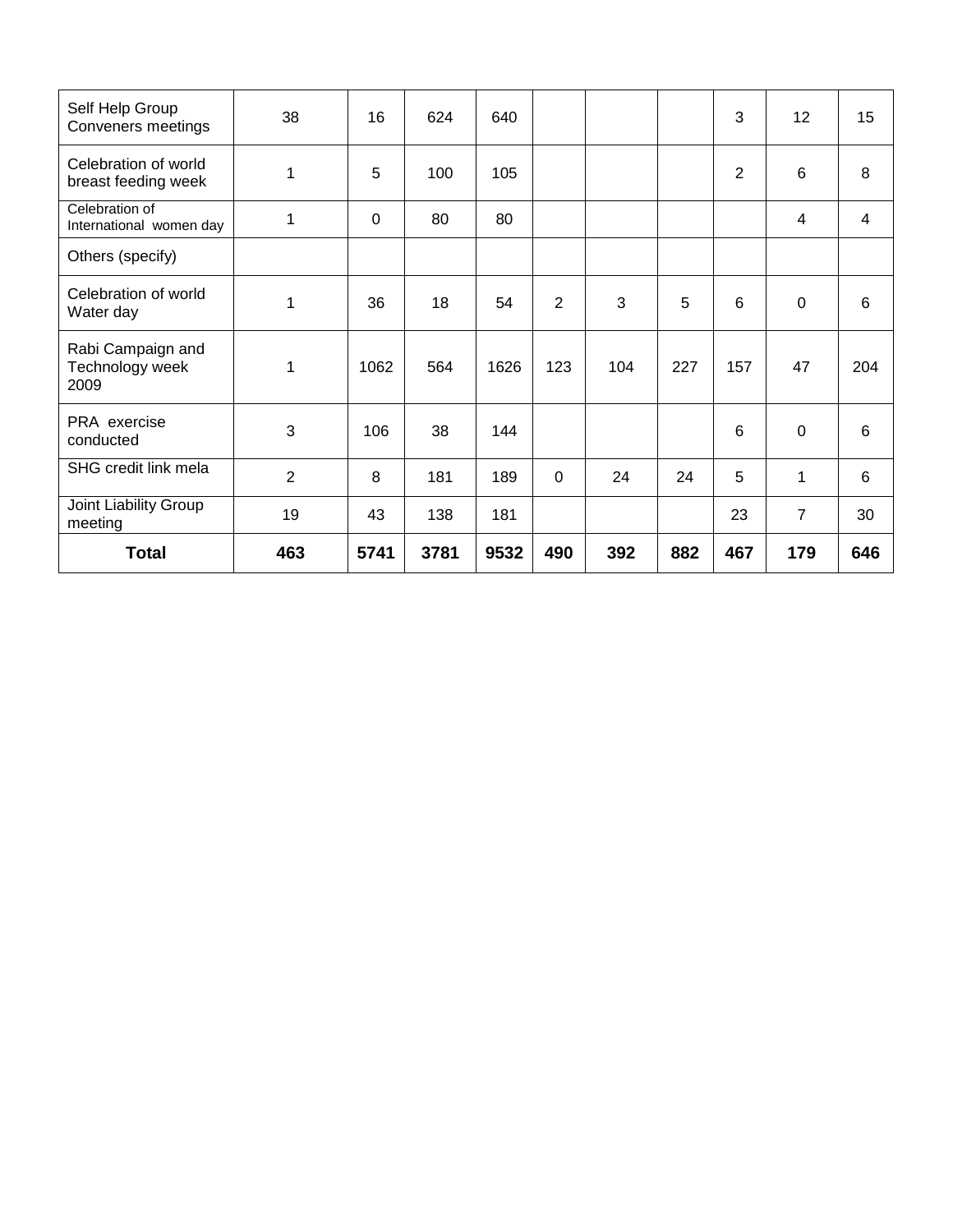#### **Year : 2010-11**

| <b>Nature of Extension</b><br>Programme               | No. of<br><b>Progs</b> |             | <b>No. of Participants</b><br>(General) |              |                  | <b>No. of Participants</b><br>SC/ST |                         | <b>No.of extension</b><br>personnel |                |                |
|-------------------------------------------------------|------------------------|-------------|-----------------------------------------|--------------|------------------|-------------------------------------|-------------------------|-------------------------------------|----------------|----------------|
|                                                       |                        | <b>Male</b> | Female                                  | <b>Total</b> | <b>Male</b>      | Female                              | <b>Total</b>            | <b>Male</b>                         | Female         | <b>Total</b>   |
| <b>Field Day</b>                                      | 9                      | 178         | 34                                      | 212          | 58               | 22                                  | 80                      | 18                                  | 6              | 24             |
| Kisan Mela                                            | $\overline{2}$         | 97          | 78                                      | 175          | 23               | 5                                   | 28                      | 13                                  | 3              | 16             |
| Exhibition                                            | 10                     | 901         | 1204                                    | 2105         | 103              | 221                                 | 324                     | 133                                 | 79             | 212            |
| Film Show                                             | 4                      | 332         | 134                                     | 466          | 16               | 5                                   | 21                      | 40                                  | 16             | 56             |
| <b>Method Demonstrations</b>                          | 14                     | 233         | 193                                     | 426          | 13               | $\overline{\phantom{a}}$            | 13                      | 16                                  | 4              | 20             |
| Lectures delivered as<br>resource persons             | 12                     |             |                                         |              |                  |                                     |                         |                                     |                |                |
| Newspaper coverage                                    | $\overline{7}$         |             |                                         |              |                  |                                     |                         |                                     |                |                |
| Radio talks                                           | 3                      |             |                                         |              |                  |                                     |                         |                                     |                |                |
| Popular articles                                      | $\,6$                  |             |                                         |              |                  |                                     |                         |                                     |                |                |
| <b>Extension Literature</b>                           | 20                     |             |                                         |              |                  |                                     |                         |                                     |                |                |
| <b>Advisory Services</b>                              | 75                     | 274         | 56                                      | 330          | 65               | 14                                  | 79                      | 19                                  | 20             | 39             |
| Scientific visit to<br>farmers field                  | 18                     | 1084        | 796                                     | 1880         | $\overline{7}$   | 22                                  | 29                      | $\boldsymbol{9}$                    | 1              | 10             |
| Farmers visit to KVK                                  | 106                    | 953         | 469                                     | 1422         | 165              | 71                                  | 236                     |                                     |                |                |
| Diagnostic visits                                     | 49                     | 146         | 86                                      | 232          | 3                | 15                                  | 18                      | 10                                  | $\mathbf 0$    | 10             |
| Exposure visits                                       | 11                     | 300         | 212                                     | 512          | 19               | 25                                  | 44                      | 76                                  | 17             | 93             |
| Soil health Camp                                      | 1                      | 26          | 4                                       | 30           |                  |                                     |                         |                                     |                |                |
| Animal Health Camp                                    | $\mathfrak{S}$         | 90          | 9                                       | 99           | $\overline{7}$   | $6\phantom{1}6$                     | 13                      | 17                                  | 3              | 20             |
| Soil test campaigns                                   | 1                      | 15          | 5                                       | 20           | $\overline{2}$   | $\mathbf{1}$                        | 3                       | 4                                   | $\overline{2}$ | 6              |
| Farm Science Club<br>Conveners meet                   | 18                     | 414         | 0                                       | 414          | 16               | $\boldsymbol{0}$                    | 16                      | $\overline{2}$                      | $\pmb{0}$      | $\overline{2}$ |
| Self Help Group<br>Conveners meetings                 | 48                     | $\mathbf 0$ | 670                                     | 670          | $\boldsymbol{0}$ | 59                                  | 59                      | $\boldsymbol{0}$                    | 4              | 4              |
| Any Other (Specify)<br>Technology week<br>celebration | 1                      | 198         | 225                                     | 423          | 75               | 48                                  | 123                     | 108                                 | 39             | 147            |
| JLG meetings                                          | 29                     | 18          | 166                                     | 184          | 22               | $\pmb{0}$                           | 22                      | $\mathbf 0$                         | 0              | $\mathbf 0$    |
| Vana mahotchevam                                      | $\mathbf{1}$           | 72          | $\overline{7}$                          | 79           | 9                | $\mathbf 0$                         | 9                       | 6                                   | 3              | 9              |
| Health camp                                           | $\mathbf{1}$           | 16          | 19                                      | 35           | $\overline{7}$   | $\boldsymbol{9}$                    | 16                      | $\,6\,$                             | 0              | 6              |
| Goat rearing<br>association formed                    | $\mathbf{1}$           | $\pmb{0}$   | 5                                       | 5            | 3                | 10                                  | 13                      | $\overline{2}$                      | 0              | $\overline{2}$ |
| PRA survey                                            | $\mathbf{1}$           | 24          | 14                                      | 38           | 3                | $\mathbf{1}$                        | $\overline{\mathbf{4}}$ | $\overline{\mathbf{4}}$             | $\mathbf 0$    | $\overline{4}$ |
| <b>Total</b>                                          | 451                    | 5371        | 4386                                    | 9757         | 616              | 534                                 | 1150                    | 483                                 | 197            | 680            |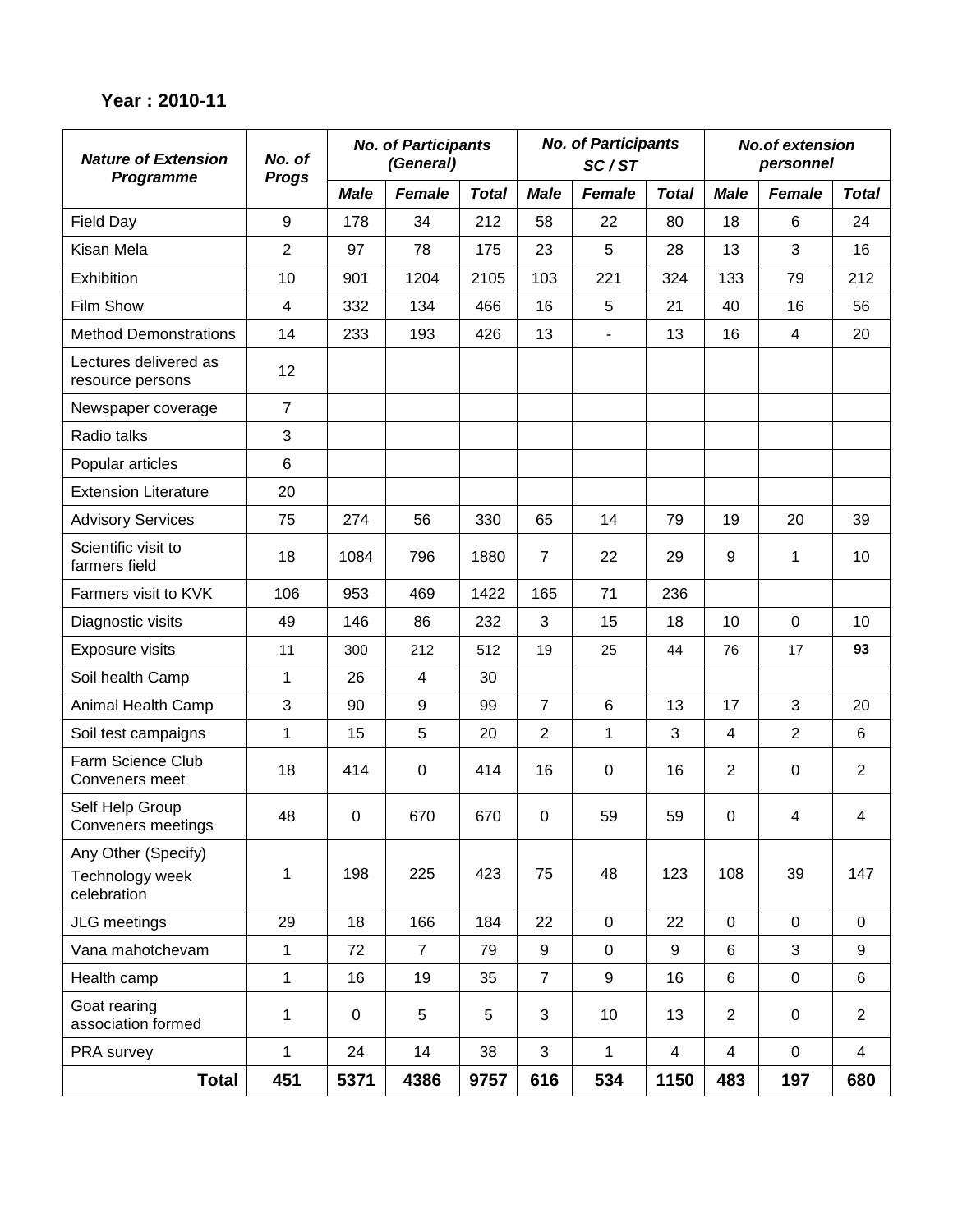### **Year : 2011-12**

| <b>Nature of</b><br><b>Extension</b>           | No. of            |                  | <b>No. of Participants</b><br>(General) |              | <b>No. of Participants</b><br><b>No.of extension personnel</b><br>SC/ST |                  |                |             |                |                 |
|------------------------------------------------|-------------------|------------------|-----------------------------------------|--------------|-------------------------------------------------------------------------|------------------|----------------|-------------|----------------|-----------------|
| Programme                                      | <b>Programmes</b> | <b>Male</b>      | Female                                  | <b>Total</b> | <b>Male</b>                                                             | Female           | <b>Total</b>   | <b>Male</b> | Female         | <b>Total</b>    |
| Field Day                                      | 8                 | 125              | 65                                      | 190          | 11                                                                      | 16               | 27             | 13          | $\overline{7}$ | 20              |
| Exhibition                                     | $\overline{7}$    | 422              | 258                                     | 680          | 48                                                                      | 35               | 83             | 11          | 12             | 23              |
| Film Show                                      | 5                 | 202              | 14                                      | 216          | 18                                                                      | 6                | 24             | 18          | $\mathbf 0$    | 18              |
| Method<br>Demonstrations                       | 36                | 308              | 567                                     | 875          | 24                                                                      | 62               | 84             | 36          | 67             | 103             |
| <b>Farmers Seminar</b>                         | 3                 | 80               | 115                                     | 195          | $\boldsymbol{9}$                                                        | 26               | 35             | $\mathbf 0$ | $\mathbf 0$    | $\mathbf 0$     |
| Group meetings                                 | 11                | 23               | 47                                      | 70           | $\pmb{0}$                                                               | 12               | 12             | 11          | 5              | 16              |
| Radio talks                                    | 1                 |                  |                                         |              |                                                                         |                  |                |             |                |                 |
| TV talks                                       | 1                 |                  |                                         |              |                                                                         |                  |                |             |                |                 |
| Popular articles                               | $\overline{2}$    |                  |                                         |              |                                                                         |                  |                |             |                |                 |
| <b>Extension Literature</b>                    | 42                | 343              | 245                                     | 588          | 31                                                                      | 26               | 57             | 3           | 17             | 20              |
| <b>Advisory Services</b>                       | 87                | 200              | 69                                      | 269          | 23                                                                      | 19               | 42             | 13          | 12             | 25              |
| Scientific visit to<br>farmers field           | 86                | 329              | 160                                     | 489          | 37                                                                      | 11               | 48             | 35          | 29             | 64              |
| Farmers visit to<br><b>KVK</b>                 |                   | 848              | 354                                     | 1202         | 83                                                                      | 49               | 152            | 116         | 87             | 203             |
| Diagnostic visits                              | 32                | 73               | 41                                      | 114          | 8                                                                       | 6                | 14             | 10          | 5              | 15              |
| Exposure visits                                | 4                 | 93               | 59                                      | 152          | 3                                                                       | 16               | 19             | 3           | 8              | 11              |
| Farm Science Club<br>Conveners meet            | 14                | 482              | 71                                      | 553          | 24                                                                      | $\boldsymbol{0}$ | 0              | 18          | 13             | 31              |
| Self Help Group<br>Conveners<br>meetings       | 21                | $\boldsymbol{0}$ | 357                                     | 357          | $\pmb{0}$                                                               | 48               | 48             | 5           | 50             | 55              |
| Celebration world<br>breast feeding week       | $\mathbf{1}$      | $\overline{2}$   | 41                                      | 43           | $\pmb{0}$                                                               | 8                | 8              | $\pmb{0}$   | 12             | 12 <sub>2</sub> |
| Womens day<br>celebration                      | $\mathbf 1$       | 3                | 73                                      | 76           | $\pmb{0}$                                                               | $\overline{7}$   | $\overline{7}$ | $\mathbf 0$ | 12             | 12              |
| Awareness camp<br>on Parthiniam<br>Eradication | $\overline{2}$    | 27               | 3                                       | 30           | $\pmb{0}$                                                               | $\pmb{0}$        | $\pmb{0}$      | $\mathbf 0$ | $\pmb{0}$      | $\pmb{0}$       |
| <b>Farmers Field</b><br>School                 | $\mathbf 1$       | 24               | 6                                       | 30           | $\pmb{0}$                                                               | $\pmb{0}$        | $\mathbf 0$    | $\pmb{0}$   | $\mathbf 0$    | $\pmb{0}$       |
| <b>Total</b>                                   | 365               | 3584             | 2545                                    | 6129         | 319                                                                     | 347              | 660            | 292         | 336            | 628             |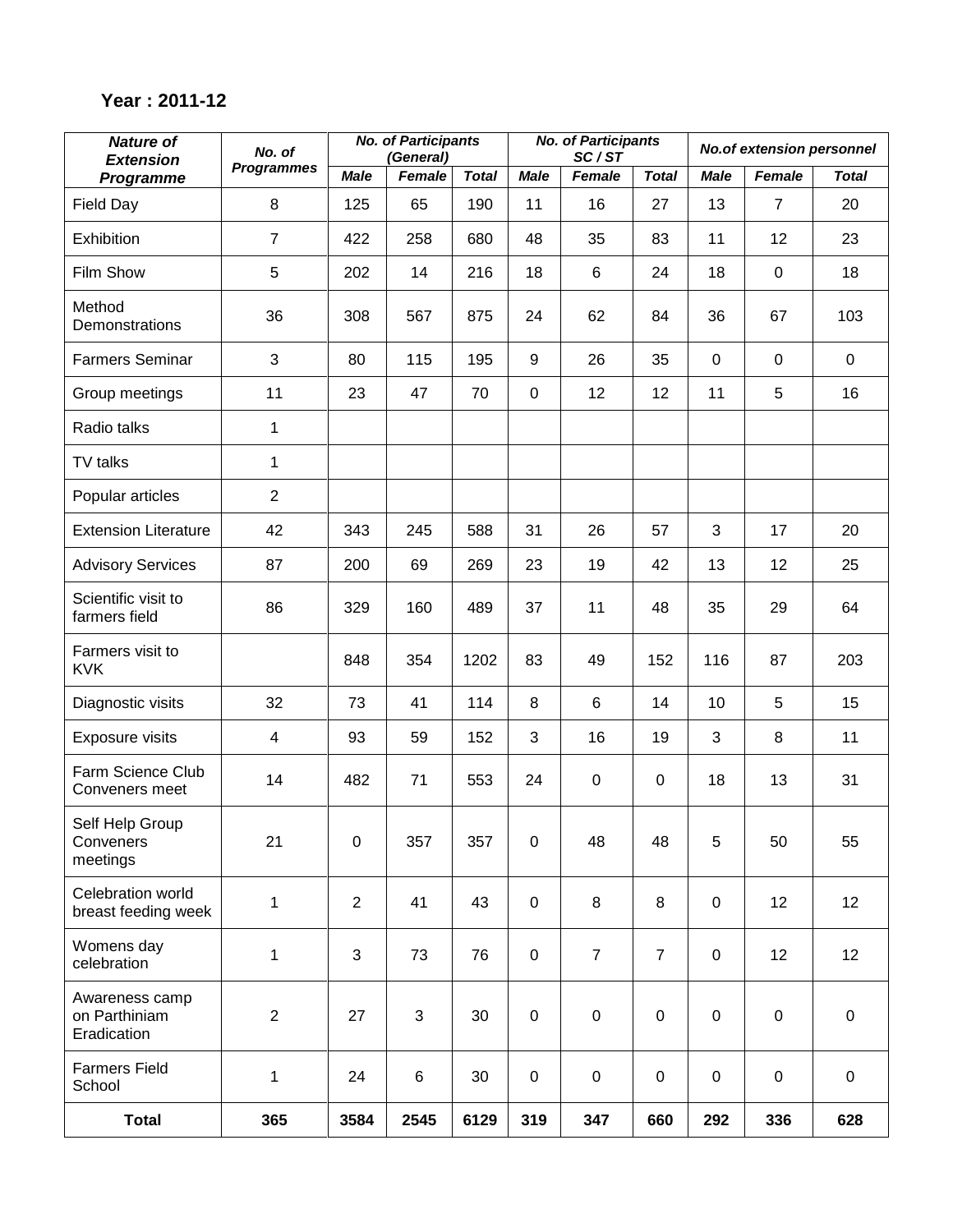### **Year : 2012-13**

| <b>Nature of Extension</b>                                              | No. of                   |             | <b>No. of Participants</b><br>(General) |              |             | <b>No. of Participants</b><br>SC/ST |                  |                | <b>No.of extension</b><br>personnel |                |
|-------------------------------------------------------------------------|--------------------------|-------------|-----------------------------------------|--------------|-------------|-------------------------------------|------------------|----------------|-------------------------------------|----------------|
| Programme                                                               | <b>Programmes</b>        | <b>Male</b> | Female                                  | <b>Total</b> | <b>Male</b> | Female                              | <b>Total</b>     | <b>Male</b>    | Female                              | <b>Total</b>   |
| <b>Field Day</b>                                                        | 3                        | 71          | 21                                      | 92           | 19          | 11                                  | 30               | 8              | $\overline{2}$                      | 11             |
| Kisan Mela                                                              | 12                       | 1277        | 646                                     | 1923         | 93          | 58                                  | 151              | 36             | 13                                  | 49             |
| Exhibition                                                              | 18                       | 1707        | 989                                     | 2696         | 119         | 63                                  | 182              | 26             | 15                                  | 41             |
| Film Show                                                               | 3                        | 16          | $\overline{2}$                          | 18           | 0           | $\overline{2}$                      | $\overline{2}$   | 1              | 0                                   | 1              |
| <b>Method Demonstrations</b>                                            | 29                       | 176         | 259                                     | 435          | 27          | 33                                  | 60               | $\mathbf 0$    | 0                                   | $\mathbf 0$    |
| Group meetings                                                          | 15                       | 0           | 339                                     | 339          | $\mathbf 0$ | 3                                   | 3                | $\mathbf 0$    | 0                                   | $\mathbf 0$    |
| Lectures delivered as<br>resource persons                               | $\overline{\mathcal{A}}$ | 125         | 166                                     | 291          | 21          | 39                                  | 60               | $\mathbf 0$    | 0                                   | $\mathbf 0$    |
| Newspaper coverage                                                      | $\overline{4}$           |             |                                         |              |             |                                     |                  |                |                                     |                |
| Radio talks                                                             | 5                        |             |                                         |              |             |                                     |                  |                |                                     |                |
| TV talks                                                                | 1                        |             |                                         |              |             |                                     |                  |                |                                     |                |
| Popular articles                                                        | $\overline{2}$           |             |                                         |              |             |                                     |                  |                |                                     |                |
| <b>Extension Literature</b>                                             | $6\phantom{1}$           |             |                                         |              |             |                                     |                  |                |                                     |                |
| <b>Advisory Services</b>                                                | 186                      | 211         | 46                                      | 257          | 13          | 9                                   | 22               | $\mathbf 0$    | $\mathbf 0$                         | $\mathbf 0$    |
| Scientific visit to farmers<br>field                                    | $\overline{7}$           | 30          | 2                                       | 32           | $\Omega$    | 0                                   | 0                | $\overline{7}$ | 0                                   | $\overline{7}$ |
| Farmers visit to KVK                                                    | $\frac{1}{2}$            | 2179        | 1330                                    | 3509         | 251         | 162                                 | 413              | 182            | 47                                  | 229            |
| Diagnostic visits                                                       | 37                       | 89          | 58                                      | 147          | 10          | 8                                   | 18               | $\mathbf 0$    | $\mathbf 0$                         | $\mathbf 0$    |
| <b>Exposure visits</b>                                                  | $\overline{4}$           | 55          | 83                                      | 148          | 6           | $\overline{7}$                      | 13               | $\mathbf 0$    | 0                                   | $\pmb{0}$      |
| Animal Health Camp                                                      | 10                       |             |                                         |              |             | 2354 (Animals)                      |                  |                |                                     |                |
| Farm Science Club<br>Conveners meet                                     | 5                        | 159         | 15                                      | 174          | $\mathbf 0$ | $\pmb{0}$                           | $\boldsymbol{0}$ | 5              | 0                                   | 5              |
| Self Help Group Conveners<br>meetings                                   | 15                       | 0           | 339                                     | 339          | $\mathbf 0$ | 3                                   | 3                | $\mathbf 0$    | 0                                   | $\mathbf 0$    |
| Celebration world breast<br>feeding week                                | $\overline{2}$           | 0           | 52                                      | 52           | 0           | 12                                  | 12               | 1              | 6                                   | 6              |
| Food day celebration                                                    | $\mathbf{1}$             | $\mathbf 0$ | 73                                      | 73           | $\mathbf 0$ | $\mathbf 0$                         | $\mathbf 0$      | 3              | 4                                   | $\overline{7}$ |
| Awareness camp                                                          | $6\phantom{a}$           | 99          | 113                                     | 212          | 12          | 21                                  | 33               | 6              | 3                                   | 9              |
| <b>Farmers Field School</b>                                             |                          |             |                                         |              |             |                                     |                  |                |                                     |                |
| IPM interface with SHG at<br><b>KVK campus</b>                          | 1                        | 0           | 168                                     | 168          | 0           | 12                                  | 12               | $\overline{2}$ | 1                                   | 3              |
| <b>Farmers and Scientific</b><br>interface meeting<br>conducted at TNAU | 1                        | 13          | $\mathsf 0$                             | 13           | 0           | $\pmb{0}$                           | $\pmb{0}$        | 16             | $\overline{7}$                      | 23             |
| PRA exercise conducted                                                  | $\overline{4}$           | 97          | 15                                      | 112          | 28          | 12                                  | 40               | $\mathbf 0$    | 0                                   | $\mathbf 0$    |
| Farmers meet 2013                                                       | $\mathbf{1}$             | 177         | 251                                     | 428          | 28          | 12                                  | 40               | 11             | 5                                   | 16             |
| <b>Total</b>                                                            | 384                      | 6551        | 4970                                    | 11531        | 634         | 467                                 | 1101             | 337            | 106                                 | 443            |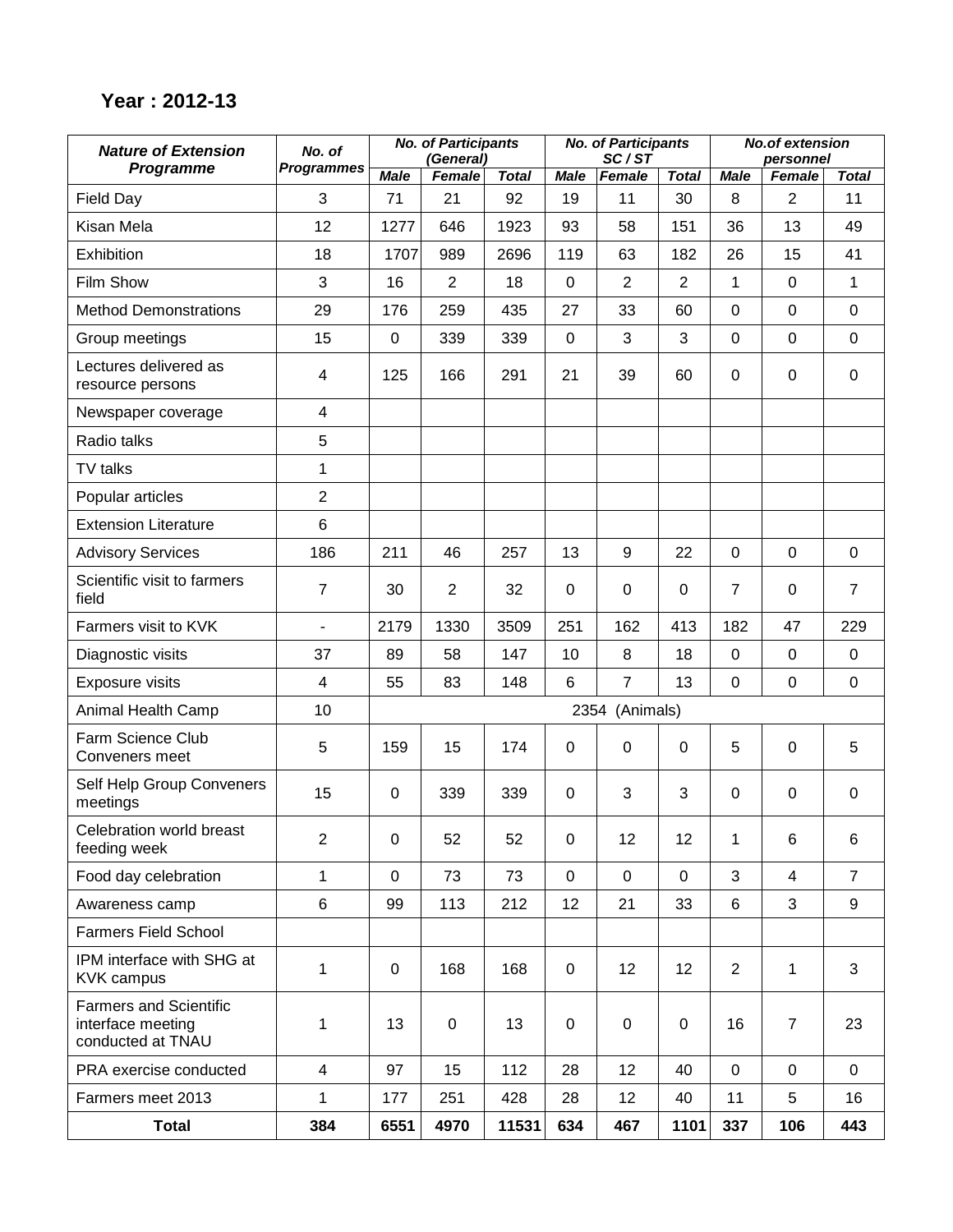#### **Year : 2013 -14**

| <b>Nature of Extension</b><br>Programme   | No. of<br>Program |             | <b>No. of Participants</b><br>(General) |              |             | <b>No. of Participants</b><br>SC/ST |              | <b>No.of extension</b><br>personnel |                |                         |
|-------------------------------------------|-------------------|-------------|-----------------------------------------|--------------|-------------|-------------------------------------|--------------|-------------------------------------|----------------|-------------------------|
|                                           | mes               | <b>Male</b> | <b>Female</b>                           | <b>Total</b> | <b>Male</b> | Female                              | <b>Total</b> | <b>Male</b>                         | <b>Female</b>  | <b>Total</b>            |
| <b>Field Day</b>                          | 1                 | 29          | 26                                      | 55           | $\mathbf 0$ | $\mathbf 0$                         | 0            | $\mathbf{1}$                        | 1              | $\overline{2}$          |
| Exhibition                                | 11                | 3945        | 1369                                    | 5314         | 195         | 31                                  | 226          | 17                                  | 9              | 26                      |
| <b>Method Demonstrations</b>              | 23                | 204         | 107                                     | 311          | 22          | 37                                  | 59           | 3                                   | 4              | $\overline{7}$          |
| Lectures delivered as<br>resource persons | 15                | 212         | 104                                     | 316          | 27          | 17                                  | 44           | 9                                   | $\overline{7}$ | 16                      |
| Newspaper coverage                        | 5                 |             |                                         |              |             |                                     |              |                                     |                |                         |
| <b>TV</b> talks                           | 1                 |             |                                         |              |             |                                     |              |                                     |                |                         |
| <b>Extension Literature</b>               | 10                | 367         | 164                                     | 531          | 47          | 45                                  | 92           | 3                                   | $\overline{4}$ | $\overline{7}$          |
| <b>Advisory Services</b>                  | 84                | 148         | 17                                      | 165          | 6           | 3                                   | 9            | $\overline{0}$                      | $\Omega$       | $\mathbf 0$             |
| Scientific visit to farmers<br>field      | 21                | 95          | 37                                      | 132          | 13          | $\overline{2}$                      | 15           | $\overline{0}$                      | $\Omega$       | $\mathbf 0$             |
| Farmers visit to KVK                      | $\mathbf 0$       | 1248        | 1107                                    | 2355         | 86          | 92                                  | 178          | $\Omega$                            | $\overline{0}$ | 0                       |
| Diagnostic visits                         | 17                | 198         | 83                                      | 281          | 13          | 8                                   | 21           | $\overline{0}$                      | $\overline{0}$ | 0                       |
| <b>Exposure visits</b>                    | $\overline{7}$    | 127         | 43                                      | 170          | 10          | 12                                  | 22           | $\overline{0}$                      | $\overline{0}$ | $\mathbf 0$             |
| Animal Health Camp                        | $\mathbf{1}$      | 600         | animal                                  |              |             |                                     |              |                                     |                |                         |
| Soil test campaigns                       | $\overline{2}$    | 3           | 14                                      | 17           | 19          | 12                                  | 31           | $\overline{0}$                      | $\overline{0}$ | $\mathbf 0$             |
| Farm Science Club<br>Conveners meet       | $\overline{2}$    | 36          | $\mathbf 0$                             | 36           | 0           | 0                                   | 0            | $\overline{0}$                      | $\Omega$       | 0                       |
| Self Help Group<br>Conveners meetings     | 14                | 0           | 349                                     | 349          | 0           | 0                                   | 0            | 0                                   | 0              | 0                       |
| Kisan Mobile Advisory<br>services         | 255               | 479         | 285                                     | 764          | 49          | 14                                  | 63           | $\overline{0}$                      | 0              | $\mathbf 0$             |
| Celebration of Technology<br>week         | 1                 | 34          | 96                                      | 130          | 16          | 22                                  | 38           | $\overline{4}$                      | 8              | 12                      |
| JLG meetings                              | 6                 | 3           | 92                                      | 95           | $\mathbf 0$ | $\mathbf 0$                         | $\mathbf 0$  | $\overline{0}$                      | $\mathbf 0$    | 0                       |
| <b>Result Demonstration</b>               | 11                | 28          | 144                                     | 172          | 0           | 6                                   | 6            | $\overline{0}$                      | $\overline{2}$ | $\overline{\mathbf{c}}$ |
| Breast feeding week<br>celebration        | 1                 | $\mathbf 0$ | 46                                      | 46           | $\pmb{0}$   | 21                                  | 21           | $\mathbf 0$                         | $\overline{2}$ | $\overline{2}$          |
| World food day                            | $\mathbf 1$       | 16          | 84                                      | 100          | 3           | 18                                  | 21           | $\overline{0}$                      | $\mathbf 0$    | $\mathbf 0$             |
| Women enterprenur<br>interface            | 1                 | 1           | 77                                      | 78           | $\pmb{0}$   | 6                                   | 6            | $\mathbf 0$                         | 3              | 3                       |
| Women in agri workshop                    | 1                 | 22          | 23                                      | 45           | 1           | $\overline{2}$                      | 3            | $\mathbf 0$                         | $\mathbf 0$    | 0                       |
| PRA exercise                              | $\overline{4}$    | 72          | 139                                     | 211          | 19          | 23                                  | 42           | $\mathbf{1}$                        | $\overline{2}$ | 3                       |
| <b>Total</b>                              | 495               | 7267        | 4406                                    | 11673        | 526         | 371                                 | 897          | 38                                  | 42             | 80                      |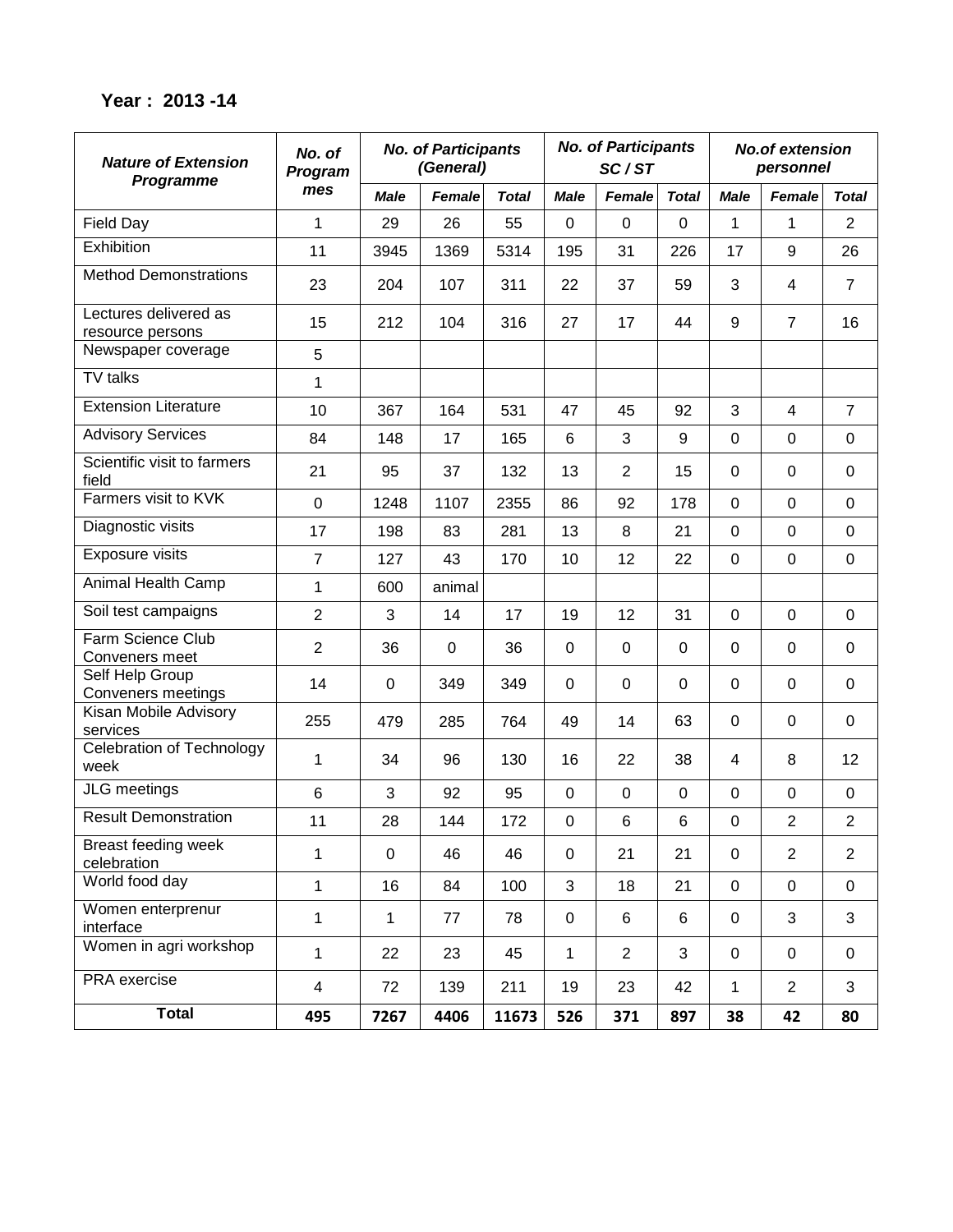#### **Year : 2014-15**

| SI.            |                                      | No. of          | <b>No. of farmers</b>    |                |                          | <b>Extn functionaries</b> |
|----------------|--------------------------------------|-----------------|--------------------------|----------------|--------------------------|---------------------------|
| No.            | <b>Activities</b>                    | <b>Programs</b> | <b>Male</b>              | <b>Female</b>  | <b>Male</b>              | <b>Female</b>             |
| $\mathbf{1}$   | Exhibition                           | 16              | 1438                     | 1112           | 37                       | 49                        |
| $\overline{2}$ | <b>Diagnostic Visits</b>             | 75              | 280                      | 130            | $\overline{2}$           | 3                         |
| 3              | <b>Exposure visits</b>               | $\mathbf{1}$    | 107                      | 33             | $\overline{2}$           | $\mathbf{1}$              |
| $\overline{a}$ | <b>Field Visits</b>                  | 76              | 454                      | 168            | $\overline{\phantom{a}}$ |                           |
| 5              | Farmers visits to KVK                | 69              | 894                      | 249            | 12                       | $\overline{7}$            |
| 6              | Advisory enquiry / Helpline services | 57              | 49                       | 8              | $\overline{\phantom{a}}$ |                           |
| $\overline{7}$ | Farm Science Club formation          | $\mathbf{1}$    | 25                       | $\mathbf 0$    | $\mathbf 0$              | $\overline{\phantom{a}}$  |
| 8              | Extension literature distributed     | 6               | 415                      | 210            | 16                       | 9                         |
| 9              | News paper coverage                  | $\overline{2}$  |                          |                | Mass                     |                           |
| 10             | Scientific team visits to KVK        | 31              | 89                       | 29             | $\mathbf{1}$             | $\mathbf{1}$              |
| 11             | Scientist visits to farmers fields   | 9               | 16                       | 9              | $\mathbf{1}$             | $\mathbf{1}$              |
| 12             | SHG follow up meeting                | 4               | $\overline{\phantom{a}}$ | 49             | $\overline{\phantom{a}}$ |                           |
| 13             | Kisan Mobile Advisory services       | 178             | 30187                    | $\mathbf 0$    | $\mathbf 0$              | $\mathbf 0$               |
| 14             | <b>Method Demonstrations</b>         | 57              | 796                      | 503            | $\overline{7}$           | 4                         |
| 15             | JLG meeting                          | 11              | 41                       | 14             | $\overline{\phantom{a}}$ |                           |
| 16             | Awareness camp                       | 3               | 188                      | 26             | $\mathbf{1}$             | $\overline{2}$            |
| 17             | Animal health camp                   | $\mathbf{1}$    | 264                      | 36             | 9                        | $\overline{2}$            |
| 18             | seminar                              | $\mathbf{1}$    | 32                       | $\overline{2}$ | $\overline{3}$           | $\overline{2}$            |
| 19             | survey                               | $\overline{2}$  | 26                       | 15             | $\overline{3}$           | $\overline{4}$            |
| 20             | PRA meeting                          | $\overline{4}$  | 52                       | 34             | $\overline{3}$           | $\overline{2}$            |
| 21             | Radio programme                      | $\mathbf{1}$    |                          |                | Mass                     |                           |
|                | <b>Total</b>                         | 442             | 5669                     | 2926           | 123                      | 103                       |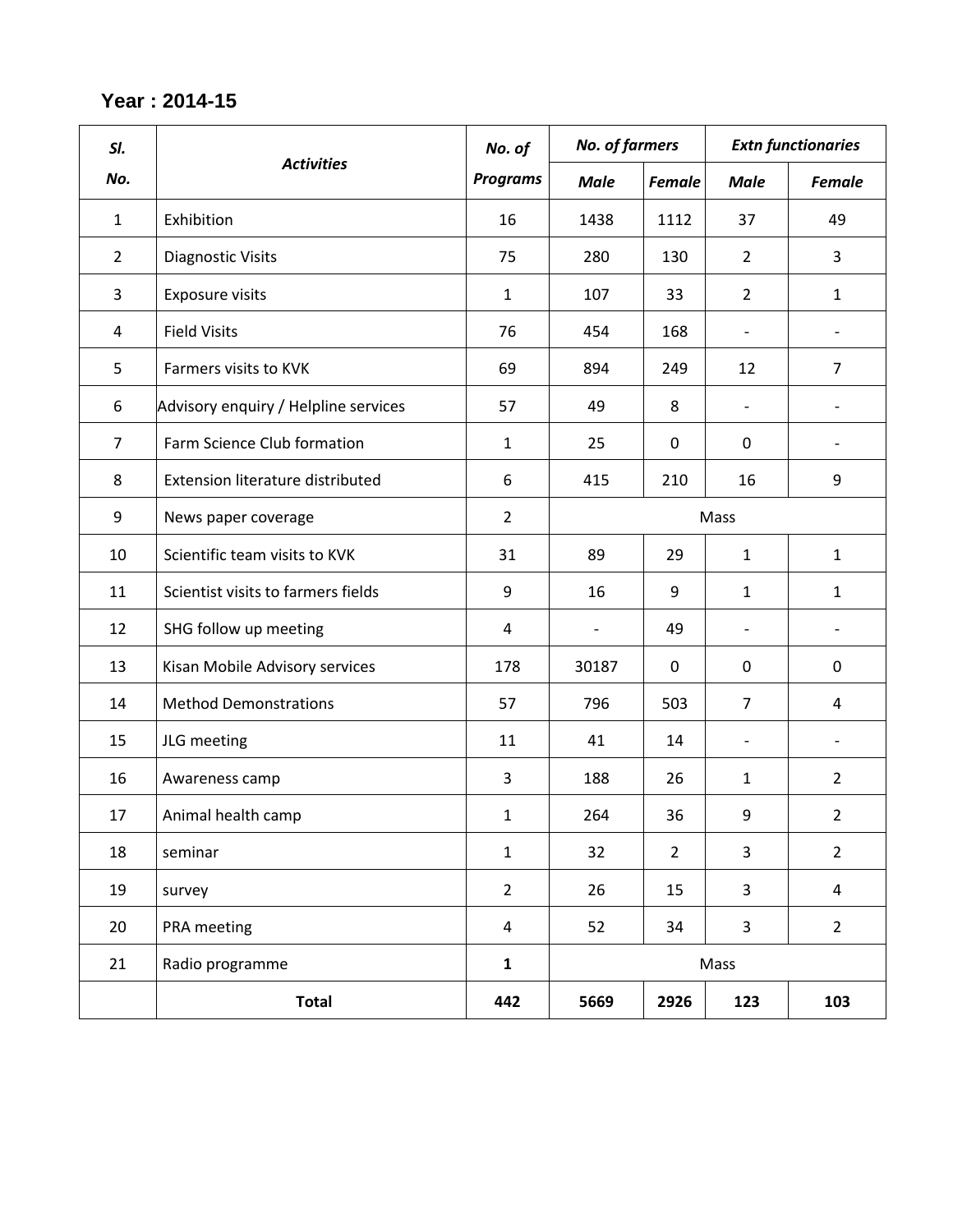# **Year : 2015-16**

| S No           | Name of the extn activities                             | No of<br>programmmes | No of<br>farmers | No of Extn<br>officials | <b>Total</b> |
|----------------|---------------------------------------------------------|----------------------|------------------|-------------------------|--------------|
| $\mathbf{1}$   | Advisory Services (Over phone)                          | 178                  | 404              | 25                      | 429          |
| $\overline{2}$ | Celebration of women day                                | $\mathbf{1}$         | 223              | 19                      | 242          |
| 3              | Diagnostic visits                                       | 58                   | 219              | 21                      | 240          |
| 4              | Exhibition                                              | 6                    | 2465             | 121                     | 2586         |
| 5              | <b>Exposure visits</b>                                  | 6                    | 209              | 26                      | 235          |
| 6              | <b>Farmers Group Meeting</b>                            | $\overline{2}$       | 66               | 28                      | 94           |
| $\overline{7}$ | Farmers Seminar/Workshop                                | 5                    | 720              | 52                      | 772          |
| 8              | Farmers visit to KVK                                    | 178                  | 2633             | 259                     | 2892         |
| 9              | Field day                                               | $\mathbf{1}$         | 17               | 0                       | 17           |
| 10             | Film show                                               | $\overline{2}$       | 336              | 32                      | 368          |
| 11             | <b>Group Discussions</b>                                | $\overline{2}$       | 24               | 11                      | 35           |
| 12             | KisanGhosthi                                            | $\mathbf{1}$         | 65               | $\mathbf{1}$            | 66           |
| 13             | Lectures Delivered as Resource Person                   | $\mathbf{1}$         | 28               | 4                       | 32           |
| 14             | Meeting/ Workshop with Extension<br>Personnel           | 5                    | 102              | 46                      | 148          |
| 15             | Method demonstration                                    | 51                   | 762              | 55                      | 817          |
| 16             | Scientists visit to farmers field                       | 73                   | 303              | 59                      | 362          |
| 17             | Self Help Group (SHGs)                                  | 17                   | 314              | 0                       | 314          |
| 18             | Soil health Camp                                        | $\mathbf{1}$         | 76               | $\mathbf{1}$            | 77           |
| 19             | Pre Kharif awareness programme and<br>PPV&FRA programme | $\mathbf{1}$         | 455              | 35                      | 490          |
| 20             | World Soil Health day at KVK Campus                     | $\mathbf{1}$         | 165              | 24                      | 189          |
| 21             | Pre Rabi and Rabi awareness<br>programme                | $\mathbf{1}$         | 117              | 42                      | 159          |
| 22             | Electronic Media (CD/DVD)                               | 4                    |                  |                         |              |
| 23             | <b>Extension Literature</b>                             | 6                    |                  |                         |              |
| 24             | News letter                                             | 4                    |                  |                         |              |
| 25             | News paper coverage                                     | 5                    |                  |                         |              |
| 26             | Radio talk                                              | $\mathbf{1}$         |                  |                         |              |
| 27             | TV coverage                                             | 10                   |                  |                         |              |
|                | <b>Total</b>                                            | 621                  | 9703             | 861                     | 10564        |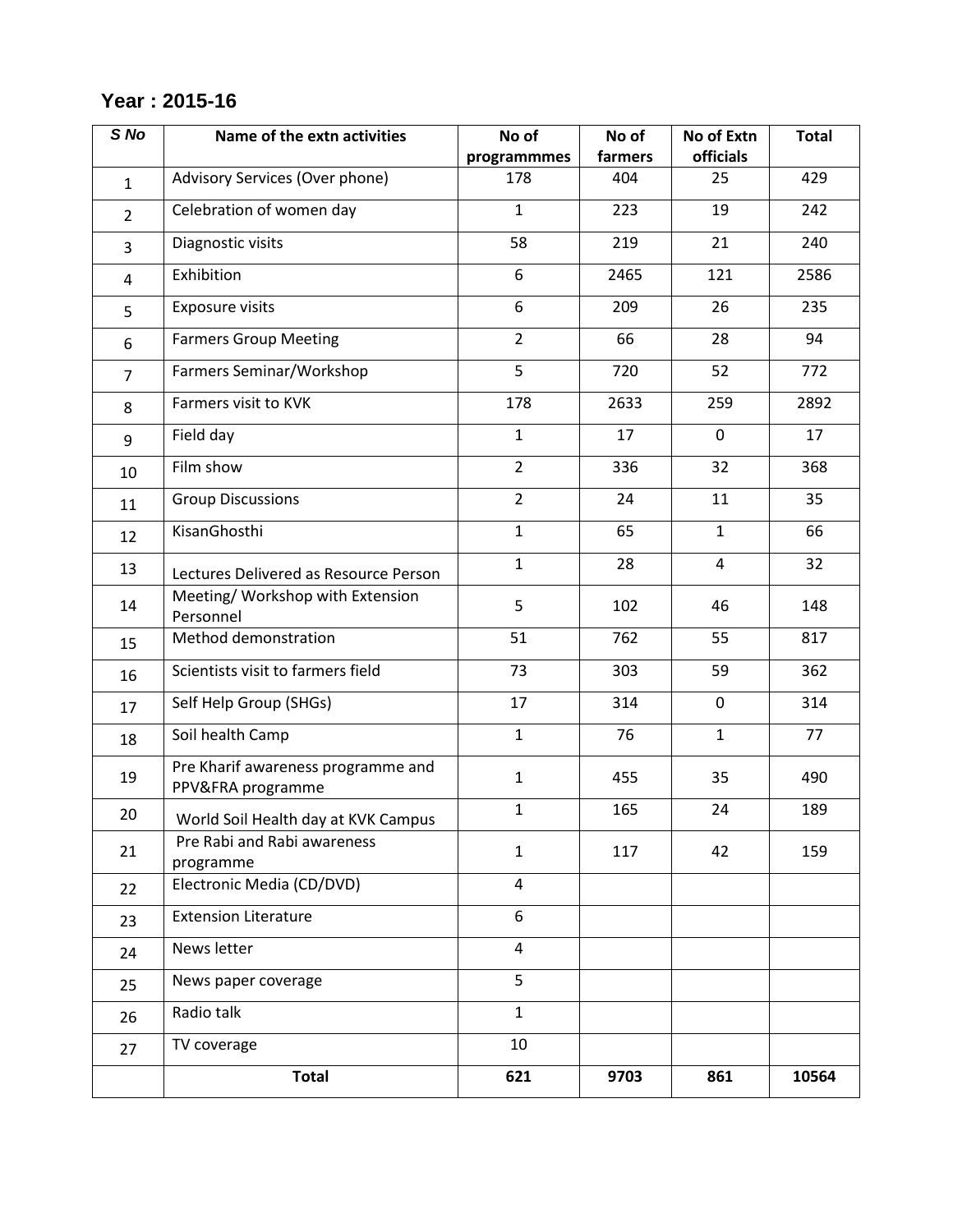#### *S No Nature of Extension Programme No. of Progra mmes No. of Farmers Participants No.of extension personnel Male Female Total Male Female Total* 1 Field Day 4 47 36 83 8 5 13 2 Kisan Mela 2 338 81 419 50 16 66 3 Exhibition 15 2715 781 3496 239 74 313 4 TV Programmes 5 0 0 0 0 0 0 5 | Radio Programmes | 2 | 0 | 0 | 0 | 0 | 0 | 0 | 0 6 Literature published 13 0 0 0 0 0 0 7 | Diagnostic Visits | 86 | 437 | 144 | 581 | 91 | 60 | 151 8 Exposure visits 5 24 171 195 1 43 44 9 Animal Camps 0 0 0 0 0 0 0 10 Kisan Gosthi 0 0 0 0 0 0 0 11 | Mahila Mandals | 0 | 0 | 0 | 0 | 0 | 0 | 0 12 | Farmers visits to KVK | 247 | 1869 | 729 | 2598 | 259 | 162 | 421 13 | Advisory enquiry / Helpline services | 204 | 504 | 144 | 648 | 42 | 26 | 68 14 | Clinic Day | 0 | 0 | 0 | 0 | 0 | 0 | 0 15 | Farm Science Club formation | 2 | 168 | 31 | 199 | 19 | 2 | 21 16 Extension literature distributed 15 | 50 | 13 | 63 | 0 | 0 | 0 17 Newspaper coverage 10 0 0 0 0 0 0 18 Popular articles 0 0 0 0 0 0 0 19 Scientist visits to KVK 2 1 0 1 3 3 6 20 | Scientist visits to farmers fields | 103 | 613 | 292 | 905 | 128 | 74 | 202 21 Film Shows 13 14 147 161 3 0 3 22 | Kisan Mobile Advisory services | 51 | 36207 | 0 | 36207 | 0 | 0 | 0 23 Method demonstration 31 413 181 594 84 83 167 24 Awareness campaign 1 1 52 8 60 6 2 8 25 Health camp 1 25 55 80 10 11 21 26 | International Soil Health day | 1 | 42 | 8 | 50 | 3 | 6 | 9 27 International workshop | 1 | 0 | 0 | 0 | 15 | 6 | 21 28 | Jai Kisan Jai Vigyan cum Technology week | 1 | 379 | 176 | 555 | 16 | 6 | 22 29 Lecture delivered 16 | 6 | 42 | 126 | 168 | 2 | 18 | 20 30 PRA exercise conducted 23 106 28 134 13 5 18 31 Scientists, Extn officials and Farmers<br>Interface Interface  $1 \t 1 \t 10 \t 3 \t 13 \t 22 \t 4 \t 26$ 32 Soil test campaign 2 132 26 158 40 5 45 33 Swachhta Pakhwada 7 41 26 67 3 2 5 **Total 824 44229 3206 47435 1057 613 1670**

#### **Year : 2016-17**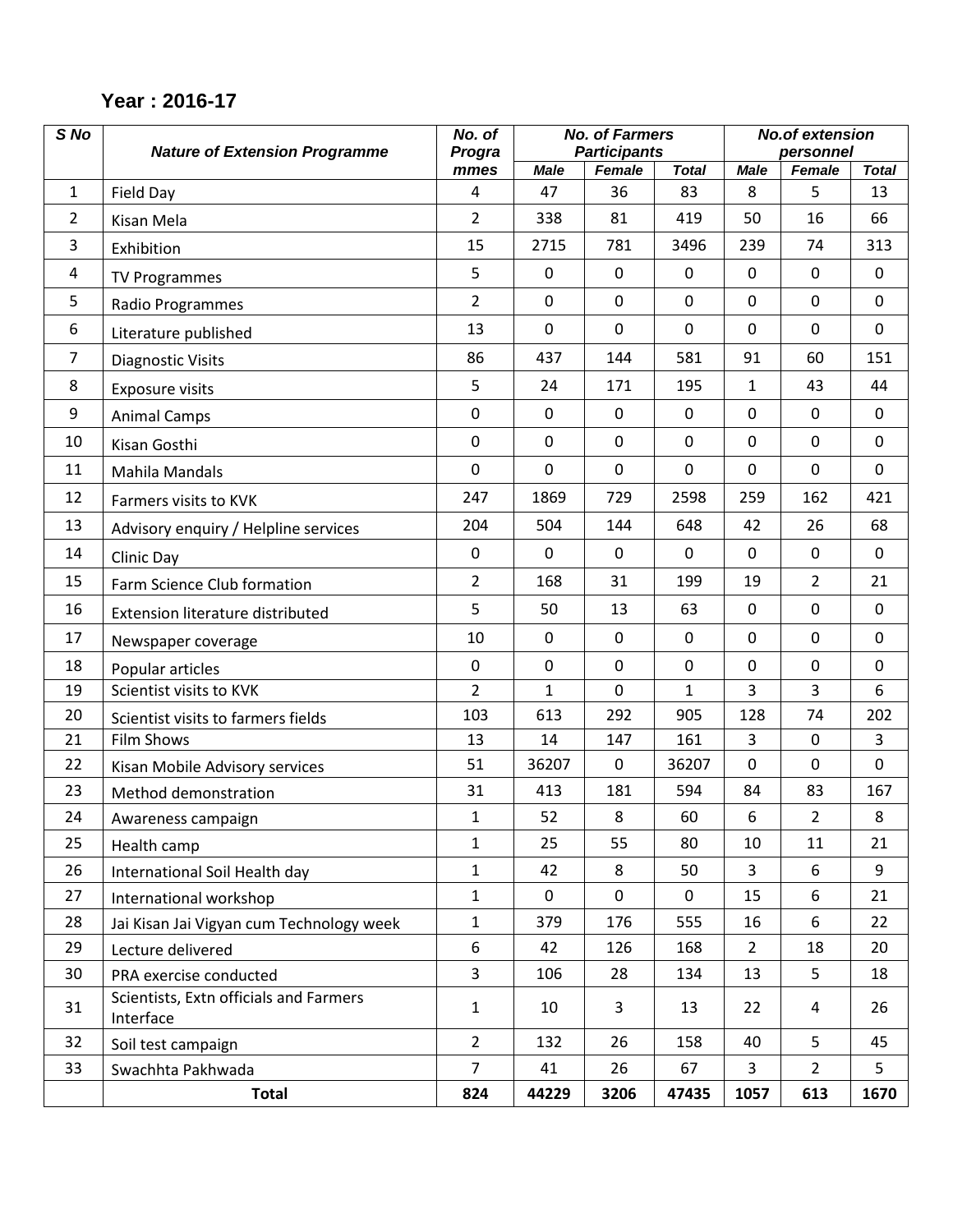| Year: 2017-18 |  |  |
|---------------|--|--|
|---------------|--|--|

| S.             |                                      | <b>Num</b>     |              | <b>No. of Farmers Participants</b> |              |                | <b>No.of extension personnel</b> |                |
|----------------|--------------------------------------|----------------|--------------|------------------------------------|--------------|----------------|----------------------------------|----------------|
| No.            | <b>Activities</b>                    | ber            | <b>Male</b>  | <b>Female</b>                      | <b>Total</b> | <b>Male</b>    | <b>Female</b>                    | <b>Total</b>   |
| $\mathbf{1}$   | Field Day                            | 1              | 12           | 6                                  | 18           | 3              | 2                                | 5.             |
| $\overline{2}$ | Kisan Mela                           | $\mathbf{1}$   | 1250         | 460                                | 1710         | 54             | 36                               | 90             |
| 3              | Exhibition                           | 12             | 4479         | 7204                               | 11683        | 418            | 247                              | 665            |
| $\overline{a}$ | <b>TV Programmes</b>                 | 5              |              | 0                                  | 0            | $\mathbf 0$    | $\mathbf 0$                      | $\mathbf 0$    |
| 5              | Radio Programmes                     | 10             |              | 0                                  | $\mathbf 0$  | 0              | $\mathbf 0$                      | $\mathbf 0$    |
| 6              | Literature published                 | 20             | 273          | 213                                | 486          | 46             | 29                               | 75             |
| $\overline{7}$ | <b>Diagnostic Visits</b>             | 91             | 319          | 150                                | 469          | 62             | 55                               | 117            |
| 8              | Exposure visits                      | 12             | 257          | 29                                 | 286          | $\overline{4}$ | 8                                | 12             |
| 9              | <b>Animal Camps</b>                  | 0              | $\mathbf 0$  | $\mathbf 0$                        | $\pmb{0}$    | $\mathbf 0$    | $\mathbf 0$                      | $\mathbf 0$    |
| 10             | Kisan Gosthi                         | 0              | 0            | 0                                  | $\mathbf 0$  | 0              | $\mathbf 0$                      | $\mathbf 0$    |
| 11             | Field visit                          | 81             | 360          | 211                                | 571          | 113            | 86                               | 199            |
| 12             | Mahila Mandals                       | 1              | 5            | 116                                | 121          | $\mathbf 0$    | $\mathbf 0$                      | $\mathbf 0$    |
| 13             | Farmers visits to KVK                | 230            | 3115         | 1351                               | 4466         | 358            | 293                              | 651            |
| 14             | Advisory enquiry / Helpline services | 217            | 681          | 206                                | 887          | 102            | 97                               | 199            |
| 15             | Clinic Day                           | $\mathbf 0$    | 0            | $\mathbf 0$                        | 0            | $\mathbf 0$    | $\mathbf 0$                      | $\mathbf 0$    |
| 16             | Farm Science Club formation          | 3              | 69           | $\mathbf 0$                        | 69           | $\mathbf 0$    | $\mathbf 0$                      | $\mathbf 0$    |
| 17             | Extension literature distributed     | 34             | 2402         | 1052                               | 3454         | 246            | 147                              | 393            |
| 18             | Newspaper coverage                   | 6              | $\mathbf 0$  | $\boldsymbol{0}$                   | 0            | 0              | 0                                | $\mathbf 0$    |
| 19             | Popular articles                     | 3              | $\mathbf 0$  | $\mathbf 0$                        | $\mathbf 0$  | $\mathbf 0$    | $\mathbf 0$                      | $\mathbf 0$    |
| 20             | Scientist visits to KVK              | 5              | 9            | 6                                  | 15           | $\overline{2}$ | $\mathbf 0$                      | $\overline{2}$ |
| 21             | Scientist visits to farmers fields   | 67             | 200          | 177                                | 377          | 36             | 45                               | 81             |
| 22             | <b>Film Shows</b>                    | 10             | 587          | 163                                | 750          | 33             | 61                               | 94             |
| 23             | Kisan Mobile Advisory services       | 55             | 1468558      | $\mathbf 0$                        | 1468558      | $\mathbf 0$    | $\mathbf 0$                      | $\mathbf 0$    |
| 24             | Method demonstration                 | 63             | 688          | 573                                | 1261         | 153            | 175                              | 328            |
| 25             | SHG follow up meeting                | 13             | $\mathbf 0$  | 213                                | 213          | $\mathbf 0$    | $\overline{7}$                   | $\overline{7}$ |
| 26             | Animal camp                          | $\mathbf{1}$   |              |                                    |              | 831 animals    |                                  |                |
| 27             | Parthinium awareness programme       | 1              | 30           | 8                                  | 38           | $\overline{2}$ | $\mathbf 0$                      | $\overline{2}$ |
| 28             | Sankalp Si Siddhi Programme          | $\mathbf{1}$   | 368          | 225                                | 593          | 98             | 44                               | 142            |
| 29             | Celebration of World Tribal day      | 1              | 10           | 12                                 | 22           | 25             | 18                               | 43             |
| 30             | Celebration of World Honey bee day   | $\mathbf{1}$   | 45           | 18                                 | 63           | 0              | 0                                | 0              |
| 31             | Soil health campaign                 | $\overline{2}$ | 77           | 33                                 | 110          | 5              | $\overline{3}$                   | 8              |
| 32             | Swachhta Hi Sewa programme           | 3              | 777          | 200                                | 977          | $\overline{4}$ | $\mathbf{1}$                     | 5              |
| 33             | World Soil Health day celebration    | $\mathbf{1}$   | 148          | 22                                 | 170          | 16             | $\overline{3}$                   | 19             |
| 34             | Celebration of world women day       | $\mathbf{1}$   | $\mathbf{1}$ | 28                                 | 29           | $\mathbf 0$    | $\overline{3}$                   | $\overline{3}$ |
| 35             | District level interface 2018        | $\mathbf{1}$   | 9            | $\overline{3}$                     | 12           | 12             | $\mathbf{1}$                     | 13             |
|                | <b>Total</b>                         | 953            | 1484729      | 12679                              | 1497408      | 1792           | 1361                             | 3153           |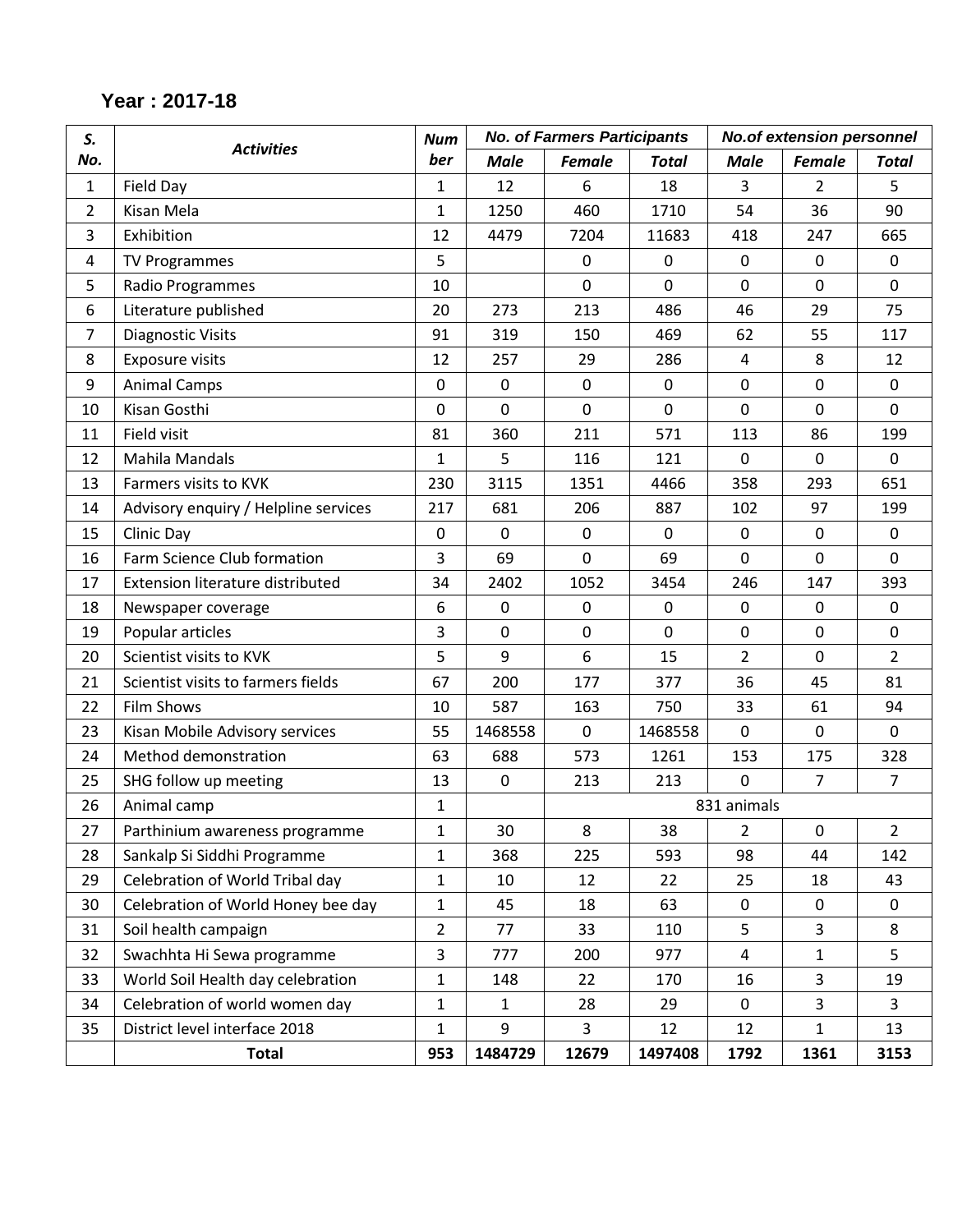### **Year : 2018-19**

| S No           | <b>Activities</b>                                                                                                                                                                                                                                         | No. of<br>programmes | No. of<br>farmers | No. of<br><b>Extension</b><br><b>Personnel</b> | <b>TOTAL</b>   |
|----------------|-----------------------------------------------------------------------------------------------------------------------------------------------------------------------------------------------------------------------------------------------------------|----------------------|-------------------|------------------------------------------------|----------------|
| $\mathbf{1}$   | <b>Advisory Services</b>                                                                                                                                                                                                                                  | 442                  | 876               | 62                                             | 938            |
| $\overline{2}$ | Diagnostic visits                                                                                                                                                                                                                                         | 216                  | 312               | 27                                             | 339            |
| 3              | Field Day                                                                                                                                                                                                                                                 | 12                   | 187               | 32                                             | 219            |
| $\overline{4}$ | Group discussions                                                                                                                                                                                                                                         | 16                   | 272               | 17                                             | 289            |
| 5              | Kisan Ghosthi                                                                                                                                                                                                                                             | $\overline{0}$       | $\theta$          | $\theta$                                       | $\overline{0}$ |
| 6              | <b>Film Show</b>                                                                                                                                                                                                                                          | $\overline{4}$       | 252               | 8                                              | 260            |
| $\overline{7}$ | Self-help groups                                                                                                                                                                                                                                          | 10                   | 165               | 12                                             | 177            |
| 8              | Kisan Mela                                                                                                                                                                                                                                                | $\mathbf{1}$         | 1710              | 90                                             | 1800           |
| 9              | Exhibition                                                                                                                                                                                                                                                | 9                    | 2627              | 146                                            | 2773           |
| 10             | Scientists' visit to farmers field                                                                                                                                                                                                                        | 47                   | 377               | 28                                             | 405            |
| 11             | Plant/animal health camps                                                                                                                                                                                                                                 | $\overline{0}$       | $\boldsymbol{0}$  | $\overline{0}$                                 | $\overline{0}$ |
| 12             | Farm Science Club                                                                                                                                                                                                                                         | 6                    | 62                | 9                                              | 71             |
| 13             | Ex-trainees Sammelan                                                                                                                                                                                                                                      | $\mathbf{1}$         | 31                | $\overline{0}$                                 | 31             |
| 14             | Farmers' seminar/workshop                                                                                                                                                                                                                                 | 3                    | 81                | 8                                              | 89             |
| 15             | <b>Method Demonstrations</b>                                                                                                                                                                                                                              | 54                   | 1352              | 62                                             | 1414           |
| 16             | Celebration of important days<br>(Sankalp Si Siddhi and Swachtta<br>Hi Sewa Programmes)                                                                                                                                                                   | 16                   | 482               | 38                                             | 520            |
| 17             | Special day celebration (Parthinium<br>awareness programme, Celebration of<br>World Tribal day, Celebration of<br>World coconut day, Soil health<br>campaign, World Soil Health day<br>celebration, Celebration of world<br>women day Mahila Kisan diwas) | $\overline{7}$       | 632               | 52                                             | 684            |
| 18             | Exposure visits                                                                                                                                                                                                                                           | 18                   | 363               | 8                                              | 371            |
| 19             | Others (Field visit, Mahila Mandals,<br>Farmers visits to KVK, Scientist visits<br>to KVK, District level interface 2019)                                                                                                                                 | 322                  | 5165              | 677                                            | 5842           |
|                | <b>Total</b>                                                                                                                                                                                                                                              | 1184                 | 14946             | 1276                                           | 16222          |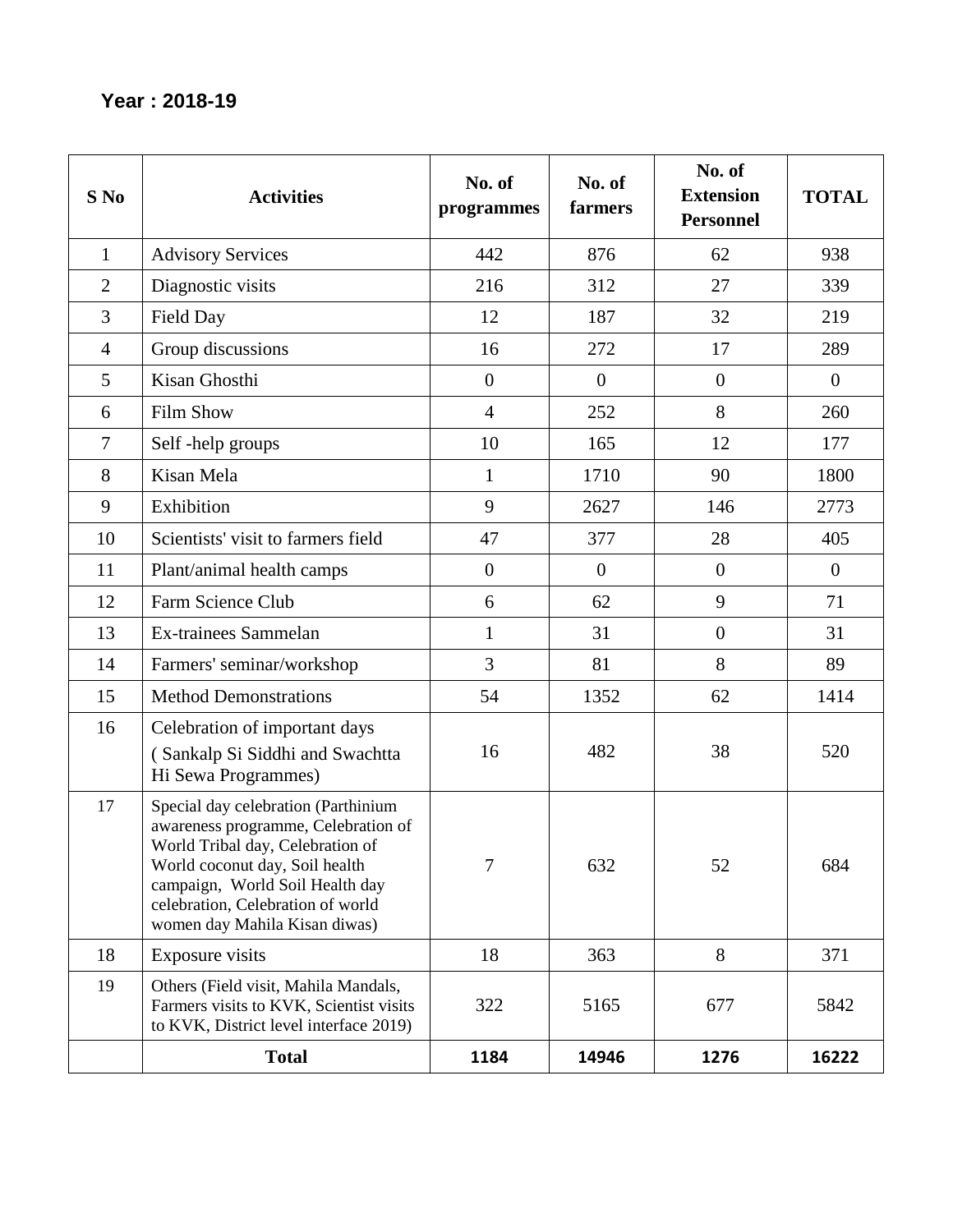| Sl <sub>No</sub> | <b>Activities</b>                                                                                           | No. of<br>programmes | No. of<br>farmers | <b>No. of Extension</b><br><b>Personnel</b> | <b>TOTAL</b> |
|------------------|-------------------------------------------------------------------------------------------------------------|----------------------|-------------------|---------------------------------------------|--------------|
| $\mathbf{1}$     | <b>Advisory Services</b>                                                                                    | 432                  | 627               | 91                                          | 718          |
| $\overline{2}$   | Diagnostic visits                                                                                           | 297                  | 581               | 22                                          | 603          |
| 3                | Field Day                                                                                                   | 12                   | 807               | 39                                          | 846          |
| $\overline{4}$   | Group discussions                                                                                           | 10                   | 197               | 13                                          | 210          |
| 5                | Kisan Ghosthi                                                                                               | 11                   | 3286              | 264                                         | 3550         |
| 6                | <b>Film Show</b>                                                                                            | 6                    | 1364              | 41                                          | 1405         |
| 7                | Self-help groups                                                                                            | 11                   | 238               | 8                                           | 246          |
| 8                | Kisan Mela                                                                                                  | $\overline{2}$       | 1649              | 117                                         | 1766         |
| 9                | Exhibition                                                                                                  | 10                   | 2346              | 209                                         | 2555         |
| 10               | Scientists' visit to farmers field                                                                          | 57                   | 412               | 36                                          | 448          |
| 11               | Plant/animal health camps                                                                                   | $\mathbf 1$          | 164               | 11                                          | 175          |
| 12               | Farm Science Club                                                                                           | 5                    | 324               | 12                                          | 336          |
| 13               | Ex-trainees Sammelan                                                                                        | $\mathbf{1}$         | 236               | $\overline{2}$                              | 238          |
| 14               | Farmers' seminar/workshop                                                                                   | $\overline{4}$       | 574               | 13                                          | 587          |
| 15               | <b>Method Demonstrations</b>                                                                                | 79                   | 2473              | 31                                          | 2504         |
| 16               | Celebration of important days                                                                               | 14                   | 861               | 27                                          | 888          |
| 17               | Special day celebration                                                                                     | 6                    | 1043              | 79                                          | 1122         |
| 18               | Exposure visits                                                                                             | 14                   | 284               | 10                                          | 294          |
| 19               | Others (Field visit, Farmers visits to KVK,<br>Scientist visits to KVK, Jal Sakthi abiyan,<br>PRA exercise) | 454                  | 6657              | 236                                         | 6893         |
| 20               | Pre Rabi campaign                                                                                           | $\overline{2}$       | 2387              | 81                                          | 2468         |
|                  | <b>Total</b>                                                                                                | 1428                 | 26510             | 1342                                        | 27852        |

# **Year : 2019- 20 Extension programmes conducted**

#### **Details of other extension programmes**

| Sl No          | <b>Particulars</b>                         | <b>Number</b> |
|----------------|--------------------------------------------|---------------|
|                | Animal Health Camp (No of Animals treated) | 168           |
| $\overline{2}$ | <b>Bio Monthly News letter</b>             | 4             |
| 3              | Electronic Media (CD./DVD)                 | 6             |
| 4              | <b>Extension Literature</b>                | 21            |
| 5              | Farmers visit to KVK                       | 2167          |
| 6              | Literature delivered as a resource person  | 26            |
|                | News paper coverage                        |               |
| 8              | Popular articles                           | 3             |
| 9              | Radio Talks                                | 9             |
| 10             | Registration of farmers through ABS        | 762           |
| 11             | Research articles                          |               |
| 12             | Success stories                            | 3             |
| 13             | TV Talks                                   |               |
|                | <b>Total</b>                               | 3185          |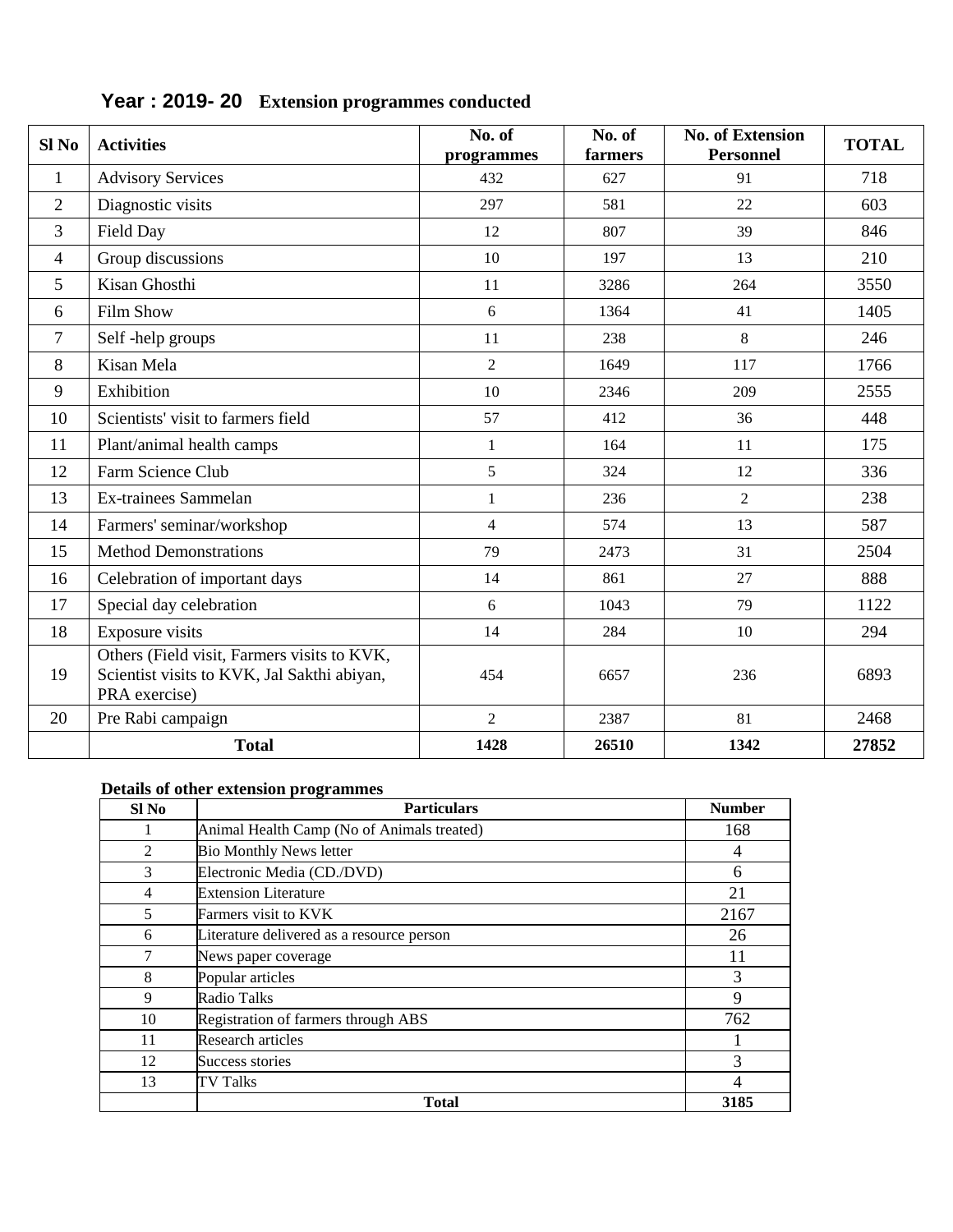| <b>Sl</b><br>N <sub>0</sub> | <b>Activities</b>                | No. of<br><b>Programmes</b> | No. of<br>farmers | No of Extn<br><b>Personnel</b> | <b>TOTAL</b> |
|-----------------------------|----------------------------------|-----------------------------|-------------------|--------------------------------|--------------|
| $\mathbf{1}$                | <b>Advisory Services</b>         | 167                         | 508               | $\mathbf 0$                    | 508          |
| $\overline{2}$              | Attended Resource person         | 12                          | 249               | $\mathbf 0$                    | 249          |
| 3                           | Celebration of important days    | 13                          | 709               | 12                             | 721          |
| $\overline{4}$              | Diagnostic visits                | 139                         | 463               | 0                              | 463          |
| 5                           | Exhibition                       | 8                           | 943               | 27                             | 970          |
| 6                           | Exposure visit                   | 6                           | 108               | 9                              | 117          |
| 7                           | Farmer's Seminar / Workshop      | 6                           | 209               | $\mathbf 0$                    | 209          |
| 8                           | Field day                        | 13                          | 401               | 12                             | 413          |
| 9                           | Film shows                       | 12                          | 864               | 36                             | 900          |
| 10                          | Group Discussion                 | 6                           | 109               | 12                             | 121          |
| 11                          | Kisan Ghosthi                    | 3                           | 186               | 8                              | 194          |
| 12                          | Kisan Mela                       | 3                           | 386               | 14                             | 400          |
| 13                          | Method demonstration             | 49                          | 937               | 15                             | 952          |
| 14                          | Scientist visit to farmers field | 74                          | 618               | $\mathbf 0$                    | 618          |
| 15                          | Self Help Groups                 | 10                          | 241               | $\mathbf 0$                    | 241          |
| 16                          | Special day celebrations         | 5                           | 617               | 21                             | 638          |
| 17                          | Farmers visit to KVK             | 162                         | 1267              | 32                             | 1299         |
|                             | <b>Total</b>                     | 688                         | 8815              | 198                            | 9013         |

# **Year: 2020 Extension Programmes conducted**

#### **Details of other extension programmes**

| Sl <sub>No</sub> | <b>Particulars</b>                         | <b>Number</b>  |
|------------------|--------------------------------------------|----------------|
| 1                | Animal Health Camp (No of Animals treated) | $\theta$       |
| 2                | <b>Bio Monthly News letter</b>             | $\overline{2}$ |
| 3                | Electronic Media (CD./DVD)                 | 6              |
| $\overline{4}$   | Exhibitions                                | 8              |
| 5                | <b>Extension Literature</b>                | 12             |
| 6                | Farmers visit to KVK                       | 162            |
| 7                | Literature delivered as a resource person  | 6              |
| 8                | News paper coverage                        | $\overline{7}$ |
| 9                | Popular articles                           |                |
| 11               | <b>Radio Talks</b>                         | 3              |
| 12               | Research articles                          | 3              |
| 13               | Success stories                            | $\overline{4}$ |
| 14               | <b>TV Talks</b>                            | 6              |
| 15               | Registration of farmers through AKPS       | 1208           |
|                  | <b>Total</b>                               | 1430           |